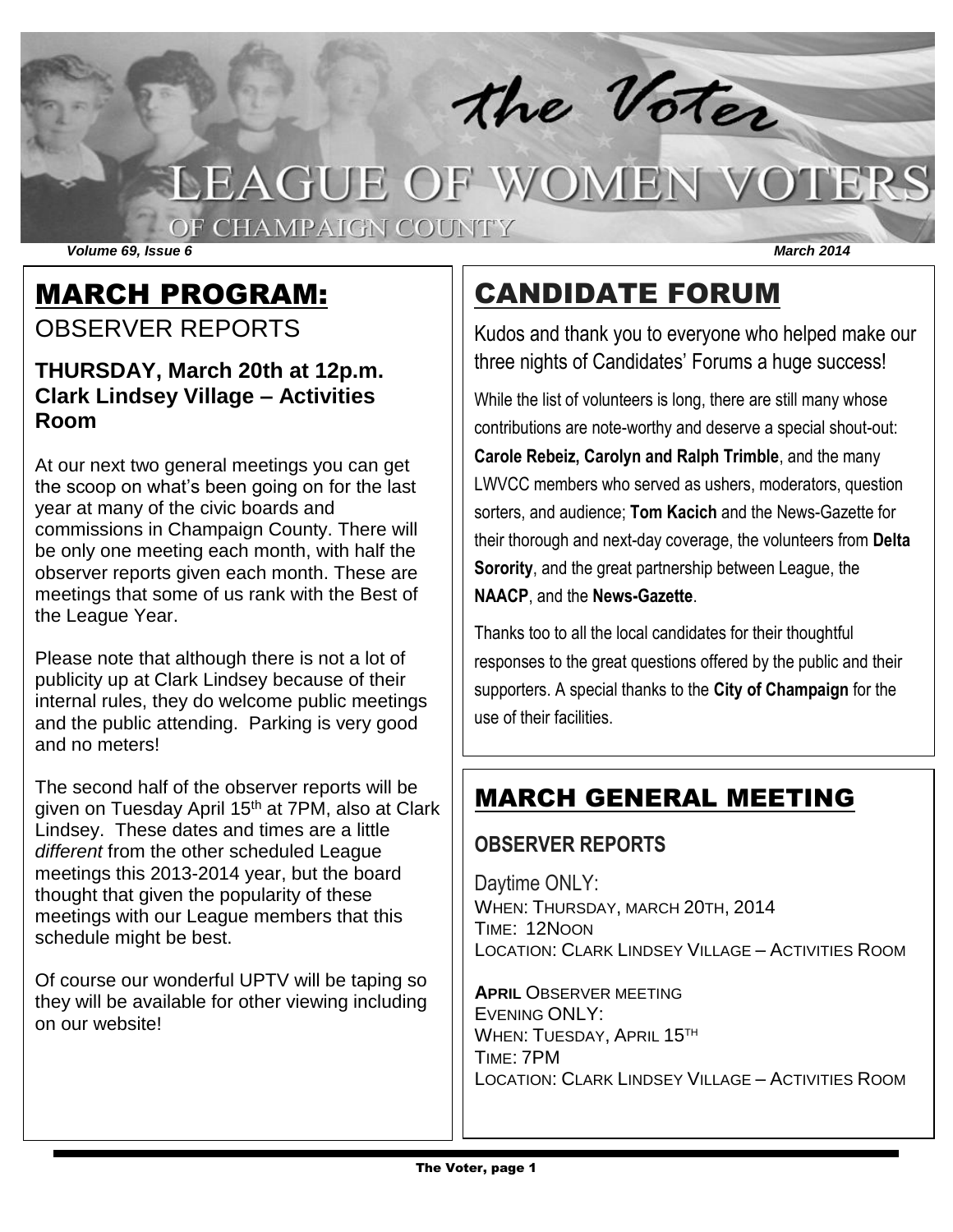#### *LWVCC Board - 2013-2014*

President: Barbara Wysocki 1<sup>st</sup> VP (Organization): Trisha Crowley 2<sup>nd</sup> VP (Program): Secretary: *Vacant*

Treasurer: Sandy Volk Communications:<br>217-621-7180 Criminal Justice Chair Gerri Kirchner Membership Chair: Sue Phillips Newsletter Editor: Michelle Jett Observer Corps:<br>217-893-3080 Resource Management: Margaret Olson

Voter Service Chair: Carole Rebeiz Webmaster: Corrie Proksa

Nominating Committee: Chair: Lois Gullerud

217-367-5014 bwysocki16@gmail.com 217-359-2514 tcrowley9491@gmail.com Program): Theresa Michelson<br>217-344-4078 thmichels thmichelson@gmail.com 217-367-7664 sandyvolk803@gmail.com debrugg@aol.com 217-328-0547 gerrikirchner@comcast.net<br>Finance Drive: Antie Kolodziej Antje Kolodziej 217-356-1734 antje@illinois.edu 217-359-8818 suephillips1018@att.net michellejett1@gmail.com<br>Bettv Segal bssegal@mindspring.com 217-344-6390 olsonmjo@gmail.com Kim DeGiacomo 708-574-2957 degiaco1@illinois.edu 217-377-9148 caroler57@comcast.net 217-359-4959 corrieproksa@hotmail.com Jan Anderson, Gerri Kirchner

Do you have friends or acquaintances who might be interested in the League? Email Sue Phillips at suephillips1018@att.net or phone her at 359-8818 with names and addresses and we will send them *the Voter* for the next three months.

## TIME IS RUNNING OUT!

APRIL 15TH IS THE DEADLINE TO SUBMIT REDISTRICTING PETITIONS!

What can you do?

- Stop in at the Chamber Office (303) W. Kirby) to sign or return petitions.
- Check out the Yes for Independent Maps website: www.independentmaps.org
- Stop by Beckett & Webber (508 S. Broadway) on Saturday, April 5<sup>th</sup> at 10AM to sign AND return petitions.

# PRESIDENT'S LETTER

League of Women Voters of Champaign County

Dear Members,

Recently, I had the opportunity to represent League and the community at Parkland's 8<sup>th</sup> Futures Conference -- a review and update of their current strategic plan. Focusing our attention and providing food for thought was Dr. Karen Hunter-Anderson (Il. Community College Brd.) and Dr. James Applegate (Il. Board of Higher Education). Both speakers emphasized the importance of advanced degrees, a proficiency with technology, along with communication skills as keys to personal economic survival in the 21st century.

Reality, however, points out the enormity of the challenge facing community college administrators and staff. In Illinois, the underserved are considered the future of our state and a growing majority of community college students. Among the 50 states, we have the 4<sup>th</sup> largest Latino population. Yet, state support for Parkland has dropped to 10% of their budget. 75% of Parkland students juggle work, family, and school; 25% of the current C-U workforce start, but don't complete, college. These statistics have prompted an initiative called "60% by 2025" to increase the graduation rate in light of the new economy. In blunt terms, Dr. Applegate challenged the assembly to design programs, incentives, and procedures that would stop "reproducing privilege" and open opportunities that would reward minorities with skills and ultimately jobs that would benefit them personally and the economic climate of Illinois.

LWVCC ought to be as attentive to the fate and fortunes of Parkland as it is to those of the UI or K-12. Our county can only be as strong as the vitality of its total education program.

Sincerely, *Barbara Wysocki* LWVCC President

Don't forget to check out our website for up to date info, past meeting materials, news from the national League and much more!

www.lwvchampaigncounty.org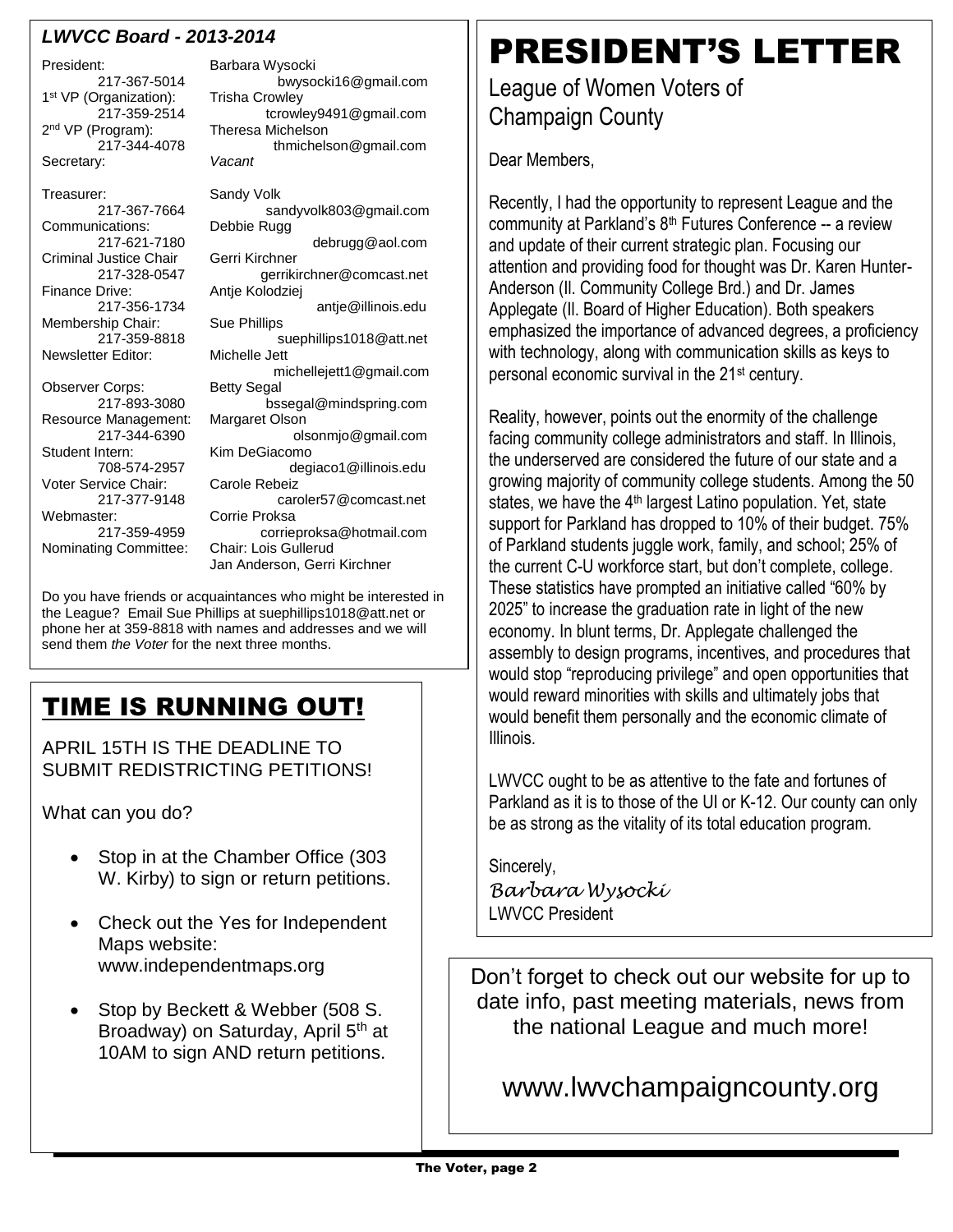|                                                               |                                                                                           |                                                             | Date: _______________ |
|---------------------------------------------------------------|-------------------------------------------------------------------------------------------|-------------------------------------------------------------|-----------------------|
|                                                               |                                                                                           |                                                             | Zip: _______________  |
|                                                               | Include this email address in the League Membership Directory? YES NO (please circle one) |                                                             |                       |
| Please circle the type of membership:<br>Student Dues* \$5.00 | Individual Dues* \$65.00<br>Household Dues* \$97.50                                       | #New Individual Dues \$32.50<br>#New Household Dues \$48.75 |                       |

\* Dues and donations are not tax deductible as charitable contributions from your federal income tax return. You may, however, make a tax deductible contribution to the Education Fund (of LWVCC) by writing a separate check made payable to "LWVIL Education Fund". Please include "Champaign County" on the memo line of your check to the Education Fund.

Please make checks payable to LWVCC, and mail to: Sue Phillips, 1018 W William, Champaign, IL 61821

# NATIONAL LEAGUE ACTION ALERT

By Elisabeth MacNamara

The Internal Revenue Service (IRS) has proposed very significant changes in the regulations that govern what kind of political activity and how much of that activity a Section 501(c)(4) organization can carry out. This step is our best chance to rein in the secret "dark money" that has been polluting our elections since the Supreme Court's terrible decision in Citizens United. At the same time, the current proposal would undermine the League's ability to conduct truly nonpartisan voter service activities across the country.

LWVUS has submitted comments to the IRS on the proposal, but we need your help!

Please contact the IRS and urge them to keep pushing to stop the dark money unleashed by Citizens United and to make sure that Leagues can continue our truly nonpartisan voter service work.

Reforming IRS regulations is our single best opportunity to respond to Citizens United, which allowed political operatives like Karl Rove, on the right, and Bill Burton, on the left, to raise and spend unlimited amounts of secret money in candidate elections. By stopping 501(c)(4) organizations from spending on "candidate-related political activity," the IRS can stop the abuse in its tracks.

For 94 years the League has played a unique role in our elections by providing truly nonpartisan voter services and information to voters across the country. Unfortunately, the IRS proposal as it stands would jeopardize our work because it does not provide any exception for truly nonpartisan voter service activities like those carried out by the League. This is a terrible mistake, both for voters and for our democracy.

Protect the League's voter service work and stop dark money from polluting our elections. For more info on how you can help please visit: http://www.lwv.org/blog/take-action-stop-dark-money-and-protect-league

# Tuesday, March 18<sup>th</sup> is the General Primary Election. Don't forget to vote and vote to the bottom of the ballot – every position is important!